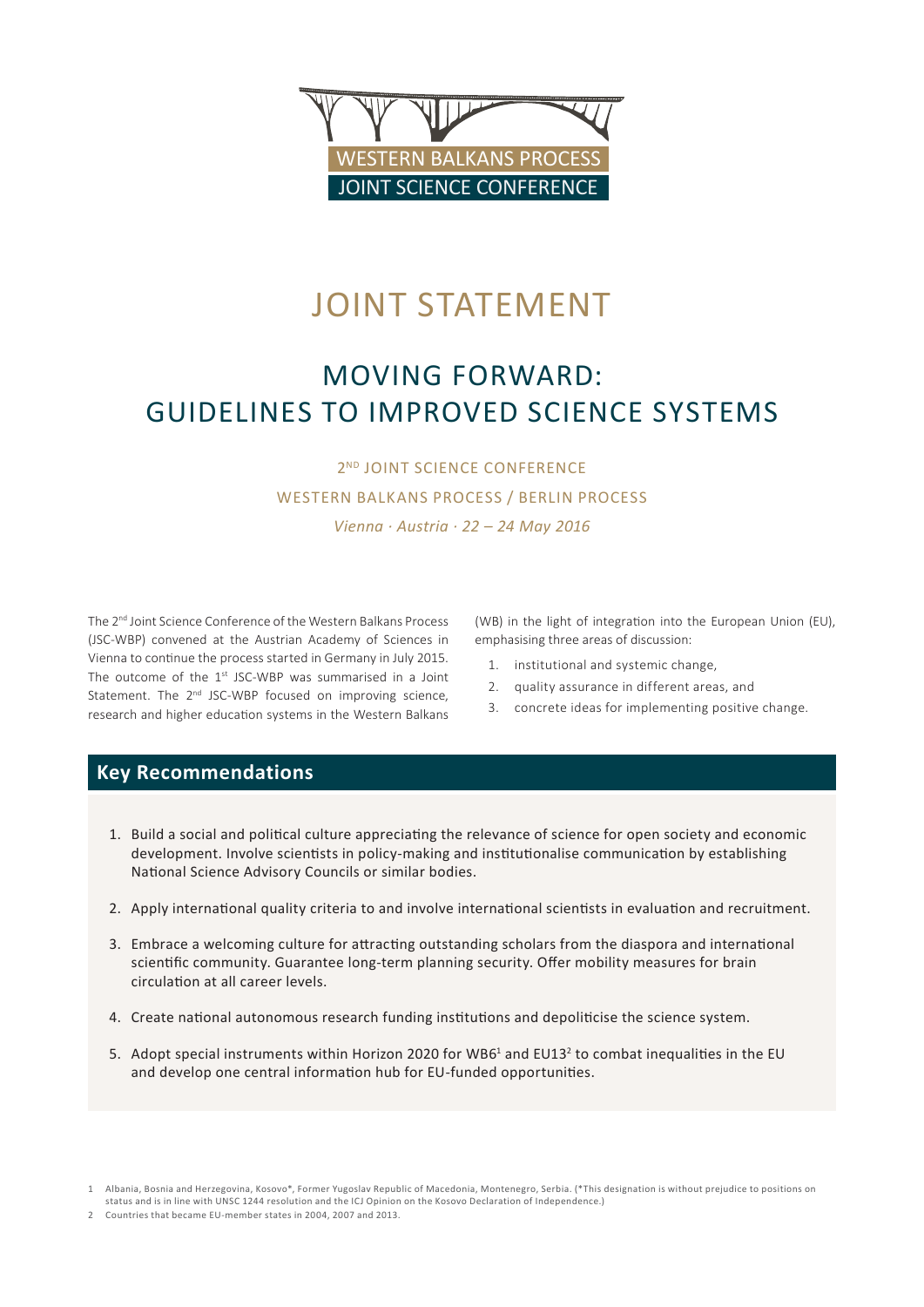# **Systemic and Institutional Change for Improved Science Systems**

## Science in Politics and Society

In the WB it is necessary to **recognise the importance of science for the development of a country**. Science, research and higher education – respecting the basic principles of academic excellence and self-governance – are a driving force for innovation and economic development and contribute decisively to the emergence of an open society. This applies to WB countries and EU-member states in equal measure.

Science and higher education systems in WB countries need to **strive for openness**.They need to implement international evaluation and recruitment procedures, regional and international collaboration and competition, adopt new research methods and introduce new organisational concepts. This **builds trust in institutions and systems**, one prerequisite for the return of researchers from the diaspora.

**Institutionalised communication** and **collaboration between the scientific community and political decision-makers** – on all levels of government – is crucial. National Science Advisory Councils (or similar bodies) on a national and/or regional level will facilitate a direct dialogue with ministers, prompt commitment from politics and enhance subsidiarity in science administration.

Reliability is an indispensable condition for effectively functioning science systems. National governments must **implement existing national and regional strategies<sup>1</sup> and ratified agreements** related to reform in science, research and higher education.

We, the participating parties, reiterate the request to national governments to reach the **3% threshold of national GDP invested in research and development (R&D)**. At least ⅓ of R&D expenditures must come from national budgets. This should be a mandatory precondition for EU accession.

## Framework Conditions

**Regulatory improvements** lead to a supportive institutional environment conducive to freedom of research, merit-based remuneration for scientists (e.g. by individual negotiation), longterm career prospects and planning security. A key element of such an environment is an adequate scientific infrastructure, including access to journals, databases and laboratory equipment. We ask the governments of the WB to further support this by **pooling resources** and **creating a common WB budget for (new) large research infrastructures/core facilities**.

For excellency and competitiveness two major factors are essential: **(i.) university autonomy** combined with strong governance independent from political influence **(depoliticisation)** and **(ii.) significant time allocated to research** by reducing teaching workloads, particularly in the case of junior scientists.

Binding international evaluation of higher education, research organisations and science policies will also lead to improved framework conditions. Pursuant to evaluation, negative findings might lead to closure/fusion/reshaping of organisational units, while positive assessments increase prestige and international reputation. We request that **changes to institutions and science systems are tailored to a country's specific needs**.

## Mobility and Diaspora

Science is an international endeavour for which **mobility is necessary**. Mobility should further be understood as an **intrinsic part of brain circulation**. We ask national governments and the EU Commission to develop mobility schemes that attract outstanding national and international scientists as well as specific programmes for the academic diaspora to encourage **brain re-gain**. These programs must be based exclusively on quality criteria. Heads of research institutions should encourage international experience and skill enhancement as a vital part of formalised knowledge sharing.

Brain gain requires a **welcoming culture** which fully appreciates international experience and offers stable career prospects. This includes opportunities for talented individuals such as double/dual degree programmes hosted by WB and foreign institutions, training in state-of-the-art international research groups (e.g. ERC-funded) with a return phase conducting research in WB countries, joint appointments or options for outstanding international scientists to conduct research in WB countries and thus train talented junior researchers locally.

## Junior Scientists

**Junior scientists require sustainable career opportunities**  including post-doc programs, which are lacking in most of the WB countries. Therefore, we request responsible stakeholders in politics and academia to guarantee flow of information notably concerning calls for projects and grants, calls for conference participation, career advancement opportunities, etc. In addition, they must support junior scientists in their pursuit of opportunities institutionally, nationally, regionally and internationally.

We urge national ministries and the EU Commission to implement or improve **specific funds and programmes for junior researchers from the WB** and to support networking and connectivity with industry, private sector, society and decisionmakers.

## Innovative Approaches

Sustainable improvement of research, science and higher education in the WB asks for **innovative approaches from all decision-makers**. Hence, examples of good practice in the WB should be sustained and interlinked in (regional) networks to encourage (disruptive) innovation in basic and applied research and positive spill-overs.

Generating state-of-the-art research can be encouraged through **progressive strategies**: starting with small organisational units (e.g. centres of advanced studies, specialised and

<sup>1</sup> E.g. Western Balkans Regional R&D Strategy for Innovation (October 2013) and South East Europe 2020 Strategy (November 2013).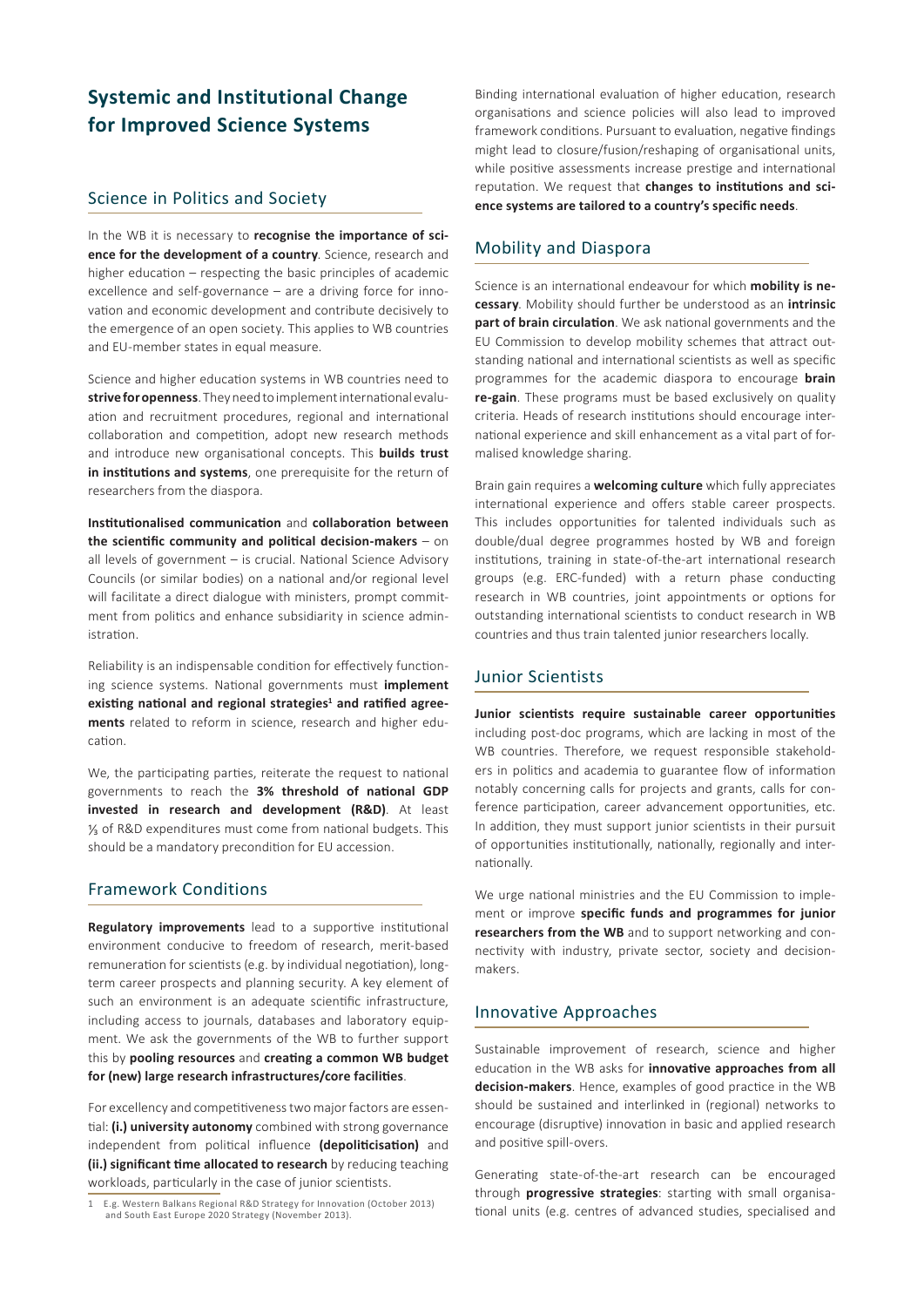performing research institutes, etc.) and designing small projects (e.g. within Horizon 2020) which – if proving successful and gaining prestige – can then expand.

We reiterate our recommendation for a small number of interdisciplinary regional (WB) **Centres of Excellence**. Enabling networks between university, industry, government and civil society will support knowledge-based entrepreneurship (e.g. academic spin-offs and start-ups, incubators, mind hubs, think tanks, etc.) and consequently innovation in the economy and society.

## **Quality Assurance**

## Recruitment and Research Evaluation

Quality and evidence lie at the heart of academic and scientific activity. Accordingly, **research evaluation and recruitment processes must be conducted regularly, inclusively and transparently**, based on publicly communicated and consistent international quality criteria. These should be differentiated according to major scientific fields and encompass not only quantitative, but also qualitative criteria.

**Quality criteria** should include publications in peer-reviewed journals with a high impact factor, international recognition by the academic community (e.g. through citations or outreach activities) as well as research impact and societal relevance. The participation of independent international alongside national experts in selection committees and evaluation processes must be compulsory.

## Funding Research

Research funding – i.e. selection of grant applications – must be based on the principle of academic self-governance without political interference. Therefore, we strongly recommend the **creation of independent funding institutions in the WB countries such as National Research Councils or Science Foundations** (similar to FWF<sup>1</sup>, DFG<sup>2</sup>, CNRS<sup>3</sup>, etc.). This requires decisionmakers and practitioners to engage in a transfer of knowledge and procedures from the institutions named above. We reiterate our recommendation for the creation of a regional **South-Eastern European Research Fund (SEERF)** for the goals explained in this and the 1<sup>st</sup> Joint Statement (2015).

To ensure more independence from politics, research funding must come from sources other than the national budgets (e.g. businesses, public-private partnerships for innovation, foreign grants, etc.). However, national governments need to ensure base funding for research institutes. We further urge national governments to **set up "back-stop" funding programmes for highly rated yet unfunded ERC applicants**, thus saving long and expensive national evaluation. The European Commission is requested to develop **special instruments within Horizon 2020**

3 French National Centre for Scientific Research

for WB6 and EU13 to combat (long-lasting) inequalities in the financing and development of research and higher education.

## Administrating Science

National and subsidiary science administration – including universities and other organisational units – has to be **professionalised and depoliticised**. Outstanding scientists and academic experts must be included in science administration bodies and in the policy-making process.

Improving the administration of science at all institutional levels includes **appropriate support systems** (e.g. office for grant services, intellectual property rights, cooperation with industry, science communication, etc.), training in science management, as well as secondments to science administrations abroad.

The European Commission should provide a **single central information hub** for EU-funded opportunities and support capacity-building measures to navigate EU project applications.

#### **Participating Parties**

#### National Academies

Academy of Sciences of Albania (Muzafer Korkuti) | Austrian Academy of Sciences (Anton Zeilinger, Oliver Jens Schmitt) | Academy of Sciences and Arts of Bosnia and Herzegovina (Miloš Trifković) | French Académie des sciences (Bernard Meunier) | German National Academy of Sciences Leopoldina (Jörg Hacker) | Italian Accademia Nazionale dei Lincei (Maurizio Brunori) | Academy of Sciences and Arts of Kosovo (Nexhat Daci) | Macedonian Academy of Sciences and Arts (Vlado Matevski) | Montenegrin Academy of Sciences and Arts (Momir Đurović) | Serbian Academy of Sciences and Arts (Ljubomir Maksimović) | Slovenian Academy of Sciences and Arts (Andrej Kranjc)

#### National Rectors' Conferences

Rectors' Conference of Bosnia and Herzegovina (Rejhana Dervišević) | Rectors' Conference of the Republic of Croatia (Damir Boras) | "Hasan Prishtina" University of Pristina, Kosovo (Marjan Dema) | Conference of Serbia's Universities (Vladimir Bumbaširević) | Rectors' Conference of the Republic of Slovenia (Boris Kavur)

#### Distinguished scientists and Experts *ad personam*

Sanja Bauk (University of Montenegro) | Donald B. Dingwell (Ludwig‐Maximilians‐University Munich) | Dhimitër Doka (University of Tirana) | Nemanja Džuverović (University of Belgrade) | Stipan Jonjić (University of Rijeka) | Erna Karalija (University of Sarajevo) | Fabjan Lashi (Canadian Institute of Technology, Tirana) | Almir Maljević (University of Sarajevo) | Diana Mishkova (Centre of Advanced Studies, Sofia) | Artan Puto (University "Marin Barleti" Tirana) | Melita Vidaković (University of Belgrade)

#### Institutional Representatives

Wolfgang Burtscher (European Commission, DG Research and Innovation, Brussels) | Martin Dietz (Helvetas Swiss Intercooperation, PERFORM, Belgrade) | Konstantinos Glinos (European Commission, DG for Research and Innovation, Brussels) | Thomas Hesse (Alexander von Humboldt Foundation, Bonn) | Gazmend Turdiu (Regional Cooperation Council, Sarajevo)

<sup>1</sup> Austrian Science Fund

<sup>2</sup> German Research Foundation